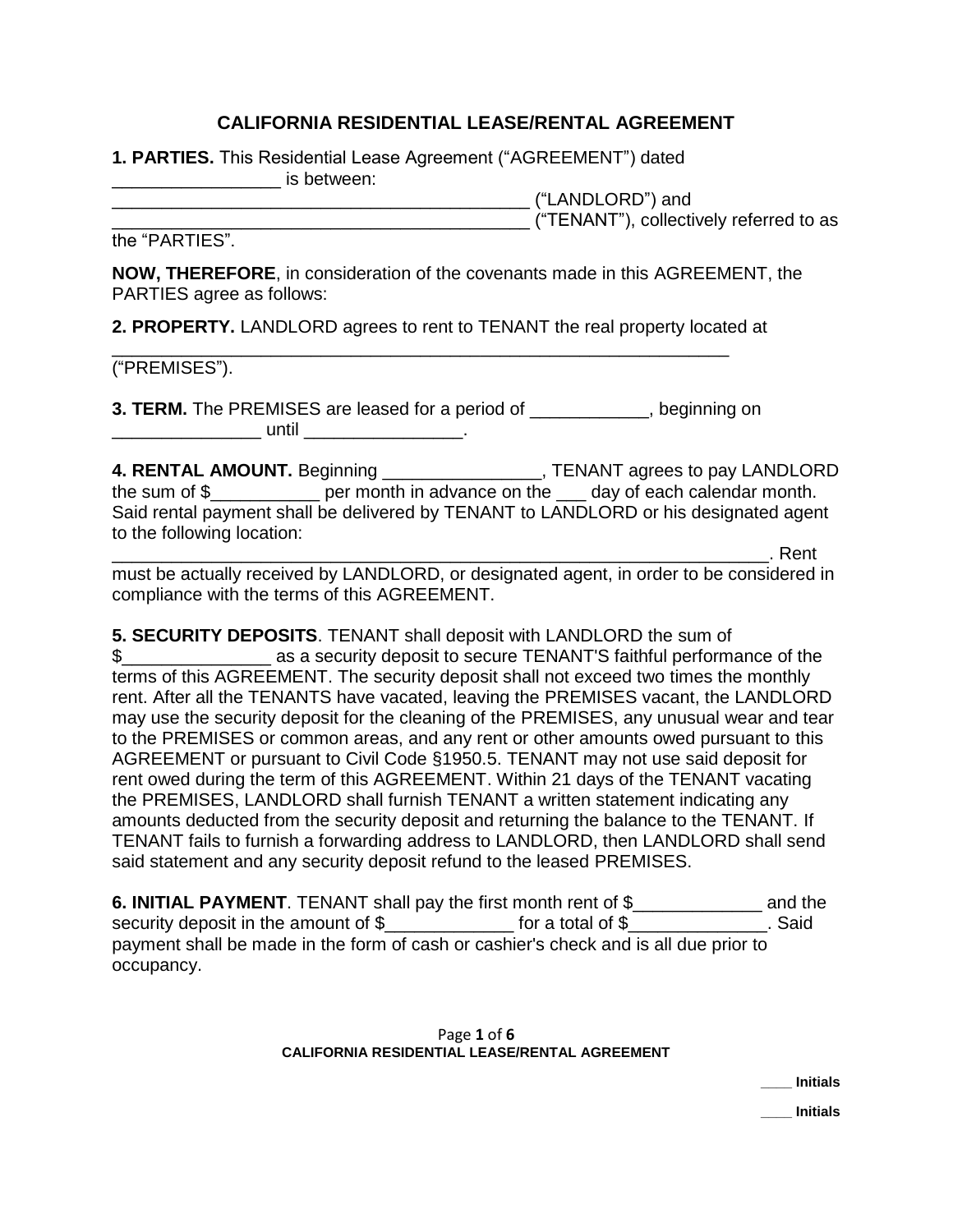**7. OCCUPANTS**. Only the TENANT and the following people are allowed to live in the Premises:

\_\_\_\_\_\_\_\_\_\_\_\_\_\_\_\_\_\_\_\_\_\_\_\_\_\_\_\_\_\_\_\_\_\_\_\_\_\_\_\_\_\_\_\_\_\_\_\_\_\_\_\_\_\_\_\_\_\_\_\_\_\_\_\_\_\_\_\_\_ ("OCCUPANTS"). If LANDLORD, with written consent, allows for additional persons to occupy the PREMISES, the rent shall be increased by  $\$$  for each such person. occupy the PREMISES, the rent shall be increased by  $\frac{1}{2}$ Any person staying 14 days cumulative or longer, without the LANDLORD'S written consent, shall be considered as occupying the PREMISES in violation of this AGREEMENT.

**8. USE OF PREMISES.** TENANT shall use the PREMISES solely as a private residence for the OCCUPANTS.

**9**. **SUBLETTING OR ASSIGNING.** TENANT agrees not to assign or sublet the PREMISES or any part thereof, without first obtaining written permission from LANDLORD.

**10. UTILITIES.** TENANT shall pay for all utilities and/or services supplied to the PREMISES with the following exception:

\_\_\_\_\_\_\_\_\_\_\_\_\_\_\_\_\_\_\_\_\_\_\_\_\_\_\_\_\_\_\_\_\_\_\_\_\_\_\_\_\_\_\_\_\_\_\_\_\_\_\_\_\_\_\_\_\_\_\_\_\_\_\_\_\_\_\_\_\_\_

**11. PARKING.** TENANT \_\_\_ is not \_\_\_ is (check one) assigned a parking space. If assigned a parking space it shall be designated as space # TENANT may only park a vehicle that is registered in the TENANT'S name. TENANT may not assign, sublet, or allow any other person to use this space. The TENANT uses this space exclusively for parking of passenger automobiles. No other type of vehicle or item may be stored in this space without prior written consent of LANDLORD. TENANT may not wash, repair, or paint in this space or at any other common area on the PREMISES. Only vehicles that are operational and currently registered in the State of California may park in this space. Any vehicle that is leaking any substance must not be parked anywhere on the PREMISES.

**12. CONDITION OF PREMISES.** TENANT acknowledges that the PREMISES have been inspected. TENANT acknowledges that said PREMISES have been cleaned and all items, fixtures, appliances, and appurtenances are in complete working order. TENANT promises to keep the PREMISES in a neat and sanitary condition and to immediately reimburse LANDLORD for any sums necessary to repair any item, fixture or appurtenance that needed service due to TENANT'S, or TENANT'S invitees', misuse or negligence. TENANT shall be responsible for the cleaning or repair to any plumbing fixture where a stoppage has occurred. TENANT shall also be responsible for repair or replacement of the garbage disposal where the cause has been a result of bones, grease, pits, or any other item that normally causes blockage of the mechanism.

**13. ALTERATIONS.** TENANT shall not make any alterations to the PREMISES, including but not limited to installing aerials, lighting fixtures, dishwashers, washing machines, dryers or other items without first obtaining written permission from LANDLORD. TENANT shall not

### Page **2** of **6 CALIFORNIA RESIDENTIAL LEASE/RENTAL AGREEMENT**

**\_\_\_\_ Initials**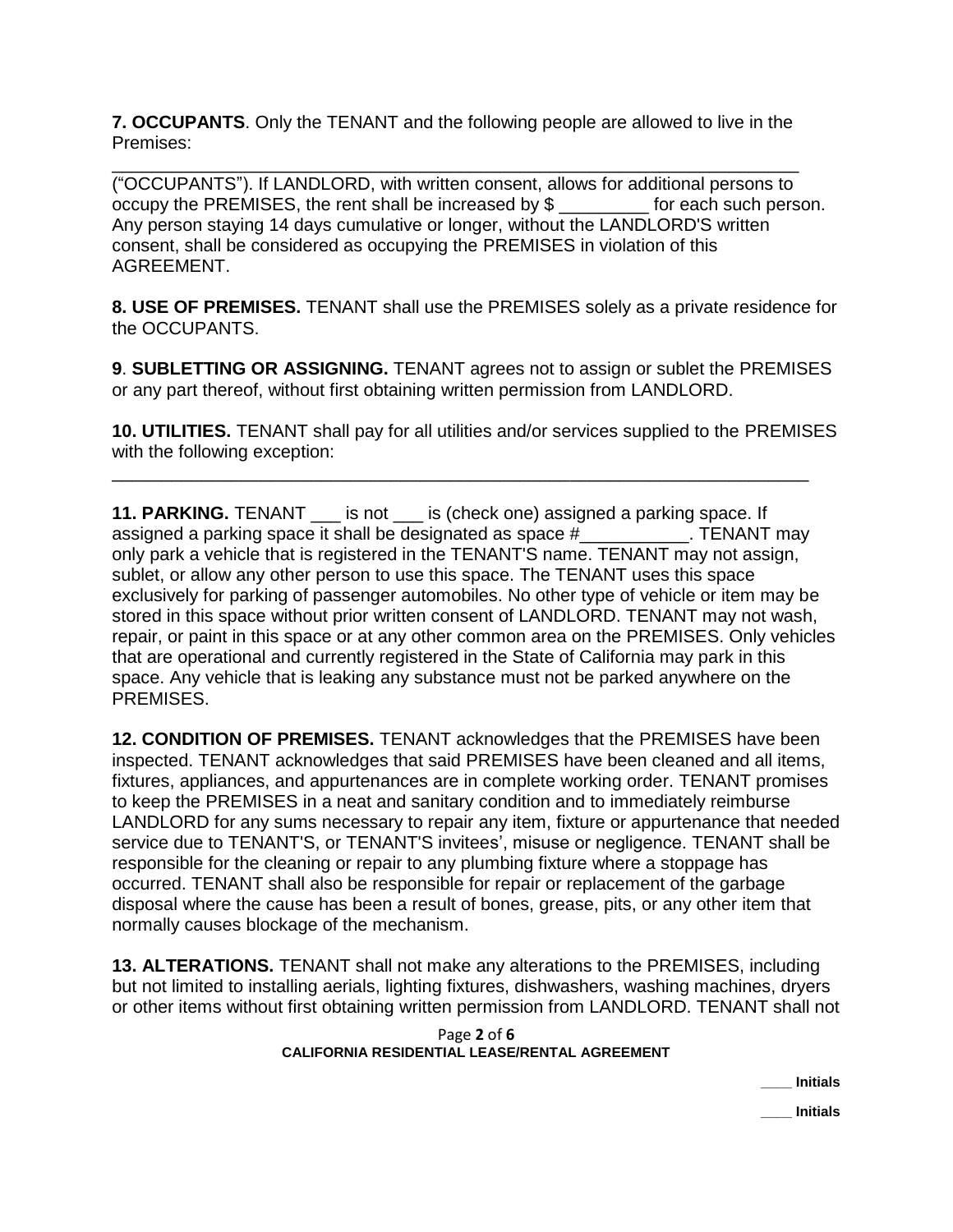change or install locks, paint, or wallpaper to said PREMISES without LANDLORD'S prior written consent. TENANT shall not place placards, signs, or other exhibits in a window or any other place where they can be viewed by other residents or by the general public.

**14. LATE CHARGE/RETURNED CHECKS.** A late charge of \$\_\_\_\_\_\_\_shall be incurred if rent is not paid when due. If rent is not paid when due and LANDLORD issues a 'Notice To Pay Rent Or Quit', TENANT must tender cash or cashier's check only. If TENANT tenders a check, which is dishonored by a financial institution, then TENANT shall only tender cash or cashier's check for all future payments. This shall continue until such time as written consent is obtained from LANDLORD. In addition, TENANT shall be liable for the sum of \$\_\_\_\_\_\_ for each check that is returned to LANDLORD due to insufficient funds or otherwise dishonored by a financial institution.

**15. NOISE AND DISRUPTIVE ACTIVITIES.** TENANT, OCCUPANTS, or his/her guests and invitees shall not disturb, annoy, endanger or inconvenience other tenants of the building, neighbors, the LANDLORD or his agents, or workmen nor violate any law, nor commit or permit waste or nuisance in or about the PREMISES. Further, TENANT shall not do or keep anything in or about the PREMISES that will obstruct the public spaces available to other residents. Lounging or unnecessary loitering on the front steps, public balconies or the common hallways that interferes with the convenience of other residents or neighbors is prohibited.

**16. SMOKING ON PREMISES.** Smoking on the PREMISES is is not (check one) permitted in the following areas:

\_\_\_\_\_\_\_\_\_\_\_\_\_\_\_\_\_\_\_\_\_\_\_\_\_\_\_\_\_\_\_\_\_\_\_\_\_\_\_\_\_\_\_\_\_\_\_\_\_\_\_\_\_\_\_\_\_\_\_.

**17. LANDLORD'S RIGHT OF ENTRY.** LANDLORD may enter and inspect the PREMISES during normal business hours and upon reasonable advance notice of at least 24 hours to TENANT. LANDLORD is permitted to make all alterations, repairs and maintenance that in LANDLORD'S judgment is necessary to perform. In addition, LANDLORD has all right to enter pursuant to Civil Code § 1954. If the work performed requires that TENANT temporarily vacate the unit, then TENANT shall vacate for this temporary period upon being served a 7 days' notice by LANDLORD. TENANT agrees that in such event that TENANT will be solely compensated by a corresponding reduction in rent for those many days that TENANT was temporarily displaced. If the work to be performed requires the cooperation of TENANT to perform certain tasks, then those tasks shall be performed upon serving 24 hours written notice by LANDLORD.

**17. REPAIRS BY LANDLORD.** Where a repair is the responsibility of the LANDLORD, TENANT must notify LANDLORD with a written notice stating what item needs servicing or repair. TENANT must give LANDLORD a reasonable opportunity to service or repair said item. TENANT acknowledges that rent will not be withheld unless a written notice has been served on LANDLORD giving LANDLORD a reasonable time to fix said item within the meaning of Civil Code § 1942. Under no circumstances may TENANT withhold rent unless

### Page **3** of **6 CALIFORNIA RESIDENTIAL LEASE/RENTAL AGREEMENT**

**\_\_\_\_ Initials**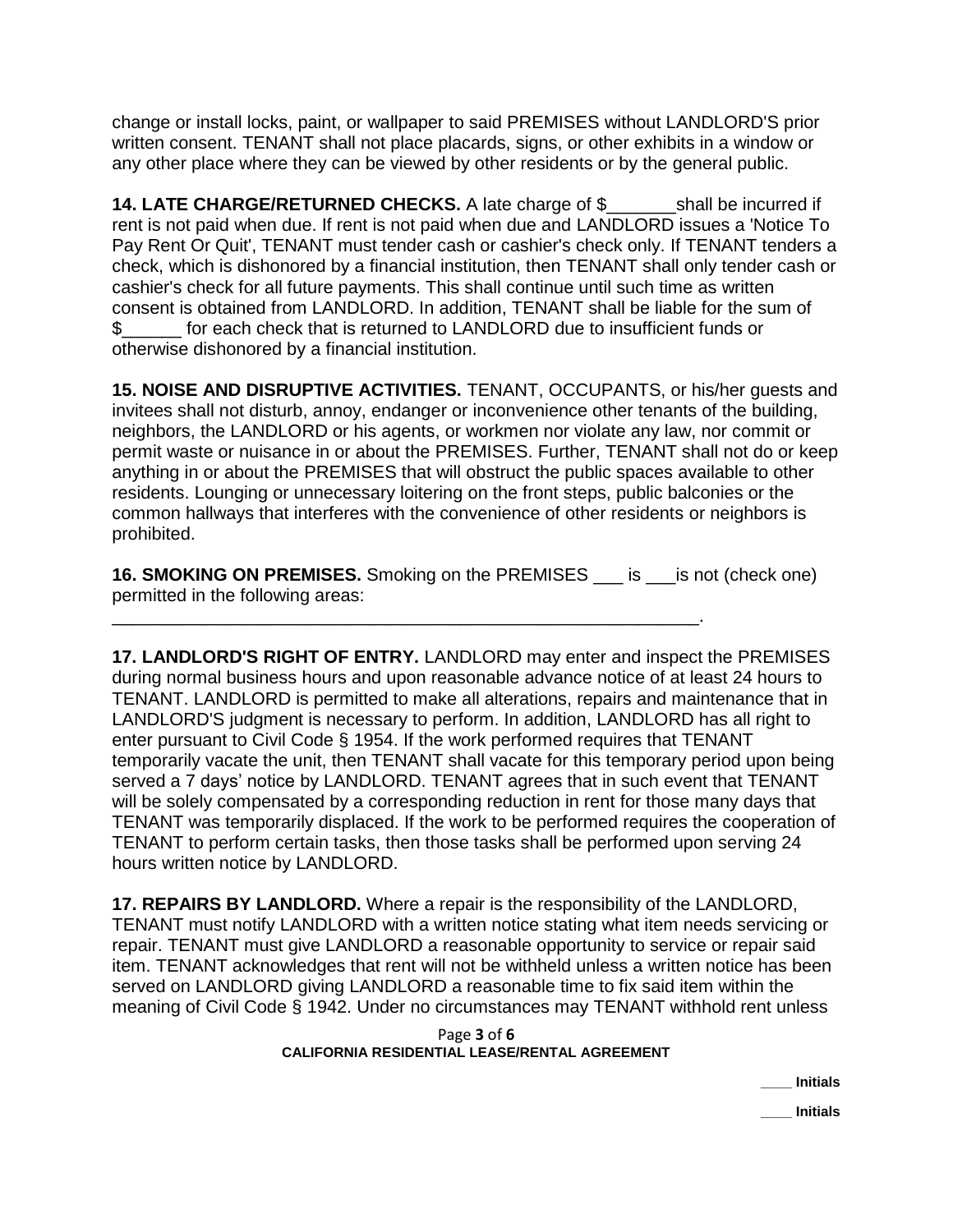said item constitutes a substantial breach of the warranty of habitability as stated in Code of Civil Procedure § 1174.2.

**18. PREMISES DEEMED UNINHABITABLE.** If the PREMISES is deemed uninhabitable due to damage beyond reasonable repair, the TENANT will be able to terminate this AGREEMENT by written notice to the LANDLORD. If said damage was due to the negligence of TENANT, TENANT shall be liable to LANDLORD for all repairs and for the loss of income due to the restoring of the PREMISES back to habitable conditions, in addition to any other losses that can be proved by LANDLORD.

**19. PETS.** No dog, cat, bird, fish or other domestic pet or animal of any kind may be kept on or about the PREMISES without LANDLORD's written consent. If permitted, LANDLORD shall charge a nonrefundable pet deposit fee of \$

**20. FURNISHINGS**. No liquid filled furniture of any kind may be kept on the PREMISES. If the structure was built in 1973 or later TENANT may possess a waterbed if TENANT maintains waterbed insurance valued at \$100,000 or more. TENANT must furnish LANDLORD with proof of said insurance. TENANT must use bedding that complies with the load capacity of the manufacturer. In addition, TENANT must also be in full compliance with Civil Code § 1940.5.

**21. INSURANCE.** TENANT shall maintain a personal property insurance policy to cover any losses sustained to TENANT'S personal property or vehicle. It is acknowledged that LANDLORD does not maintain this insurance to cover personal property damage or loss caused by fire, theft, rain, water overflow/leakage, acts of GOD, and/or any other causes. It is acknowledged that LANDLORD is **not** liable for these occurrences. It is acknowledged that TENANT'S insurance policy shall solely indemnify TENANT for any losses sustained. TENANT'S failure to maintain said policy shall be a complete waiver of TENANT'S right to seek damages against LANDLORD for the above stated losses. The PARTIES acknowledge that the PREMISES are not to be considered a security building which would hold LANDLORD to a higher degree of care.

**22. TERMINATION OF LEASE/RENTAL AGREEMENT.** If this AGREEMENT is based on a fixed term, pursuant to paragraph 3, then at the expiration of said fixed term this AGREEMENT shall become a month to month tenancy upon the approval of LANDLORD. Where said term is a month to month tenancy, either party may terminate this tenancy by the serving of a 30 day written notice.

**23. POSSESSION.** If PREMISES cannot be delivered to TENANT on the agreed date due to loss, total or partial destruction of the PREMISES, or failure of previous TENANT to vacate, either party may terminate this AGREEMENT upon written notice to the other party at their last known address. It is acknowledged that neither party shall have liability to each other except that all sums paid to LANDLORD will be immediately refunded to TENANT.

### Page **4** of **6 CALIFORNIA RESIDENTIAL LEASE/RENTAL AGREEMENT**

**\_\_\_\_ Initials**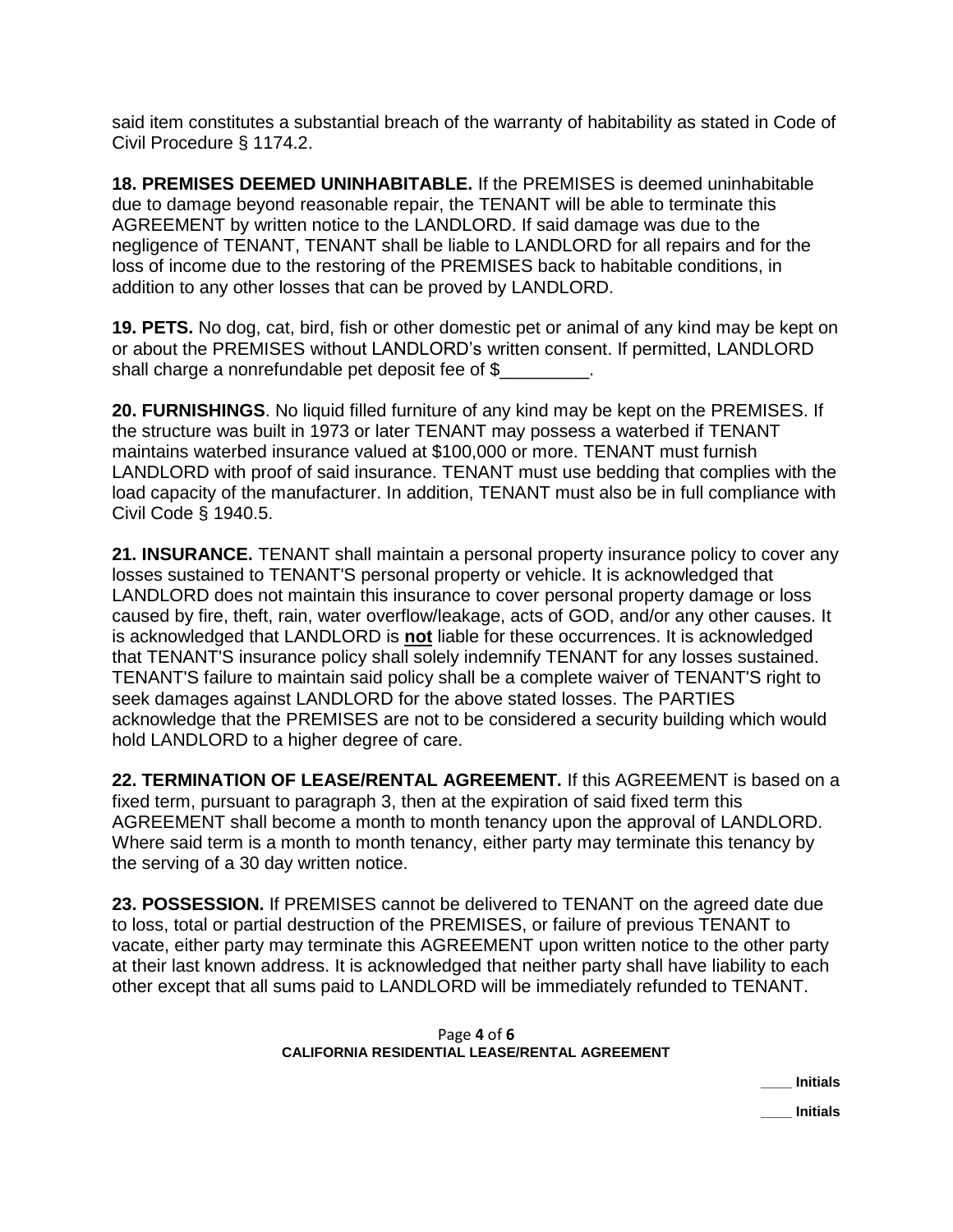**24. ABANDONMENT.** It shall be deemed a reasonable belief by the LANDLORD that an abandonment of the PREMISES has occurred where, within the meaning of Civil Code § 1951.2, rent has been unpaid for 14 consecutive days and the TENANT has been absent from PREMISES for 14 consecutive days. In that event, LANDLORD may serve written notice pursuant to Civil Code §1951.2. If TENANT does not comply with the requirements of said notice within 15 days, the PREMISES shall be deemed abandoned.

**25. WAIVE.:** LANDLORD'S failure to require compliance with the conditions of this AGREEMENT, or to exercise any right provided herein, shall not be deemed a waiver by LANDLORD of such condition or right. LANDLORD'S acceptance of rent with knowledge of any default under this Agreement by TENANT shall not be deemed a waiver of such default, nor shall it limit LANDLORD'S rights with respect to that or any subsequent right. It is further agreed between the Parties that the payment of rent at any time shall not be a waiver to any UNLAWFUL DETAINER action unless LANDLORD in writing specifically acknowledges that this constitutes a waiver to the **Unlawful Detainer** action.

**26. JOINT AND SEVERAL LIABILITY.** If TENANT comprises of more than one person, each person shall be jointly and severally liable under this AGREEMENT.

**27. VALIDITY/SEVERABILITY.** If any provision of this AGREEMENT is held to be invalid, such invalidity shall not affect the validity or enforceability of any other provision of this AGREEMENT.

**28. ATTORNEY FEES.** In the event action is brought by any party to enforce any terms of this AGREEMENT or to recover possession of the PREMISES, the prevailing party shall recover from the other party reasonable attorney fees not to exceed \$ acknowledged, between the PARTIES, that jury trials significantly increase the costs of any litigation between the PARTIES. It is also acknowledged that jury trials require a longer length of time to adjudicate the controversy. On this basis, all PARTIES waive their rights to have any matter settled by jury trial.

**29. NOTICES.** All notices to the TENANT shall be deemed served upon mailing by first class mail, addressed to the TENANT, at the PREMISES or upon personal delivery to the PREMISES whether or not TENANT is actually present at the time of said delivery. All notices to the LANDLORD shall be served by mailing first class mail or by personal delivery to:

\_\_\_\_\_\_\_\_\_\_\_\_\_\_\_\_\_\_\_\_\_\_\_\_\_\_\_\_\_\_\_\_\_\_\_\_\_\_\_\_\_\_\_\_\_\_\_\_\_\_\_\_\_\_\_\_\_\_\_\_\_\_\_\_\_\_\_\_\_\_\_\_\_

\_\_\_\_\_\_\_\_\_\_\_\_\_\_\_\_\_\_\_\_\_\_\_\_\_\_\_\_\_\_\_\_\_\_\_\_\_\_\_\_\_\_\_\_\_\_\_\_\_\_\_\_\_\_\_\_\_\_\_\_\_\_\_\_\_\_\_

**30. PERSONAL PROPERTY OF TENANT.** Once TENANT vacates the PREMISES, the LANDLORD shall store all personal property left in the unit for no more than 14 days. If within that time period, TENANT does not claim said property, LANDLORD may dispose of said items in any manner LANDLORD chooses.

## Page **5** of **6 CALIFORNIA RESIDENTIAL LEASE/RENTAL AGREEMENT**

**\_\_\_\_ Initials**